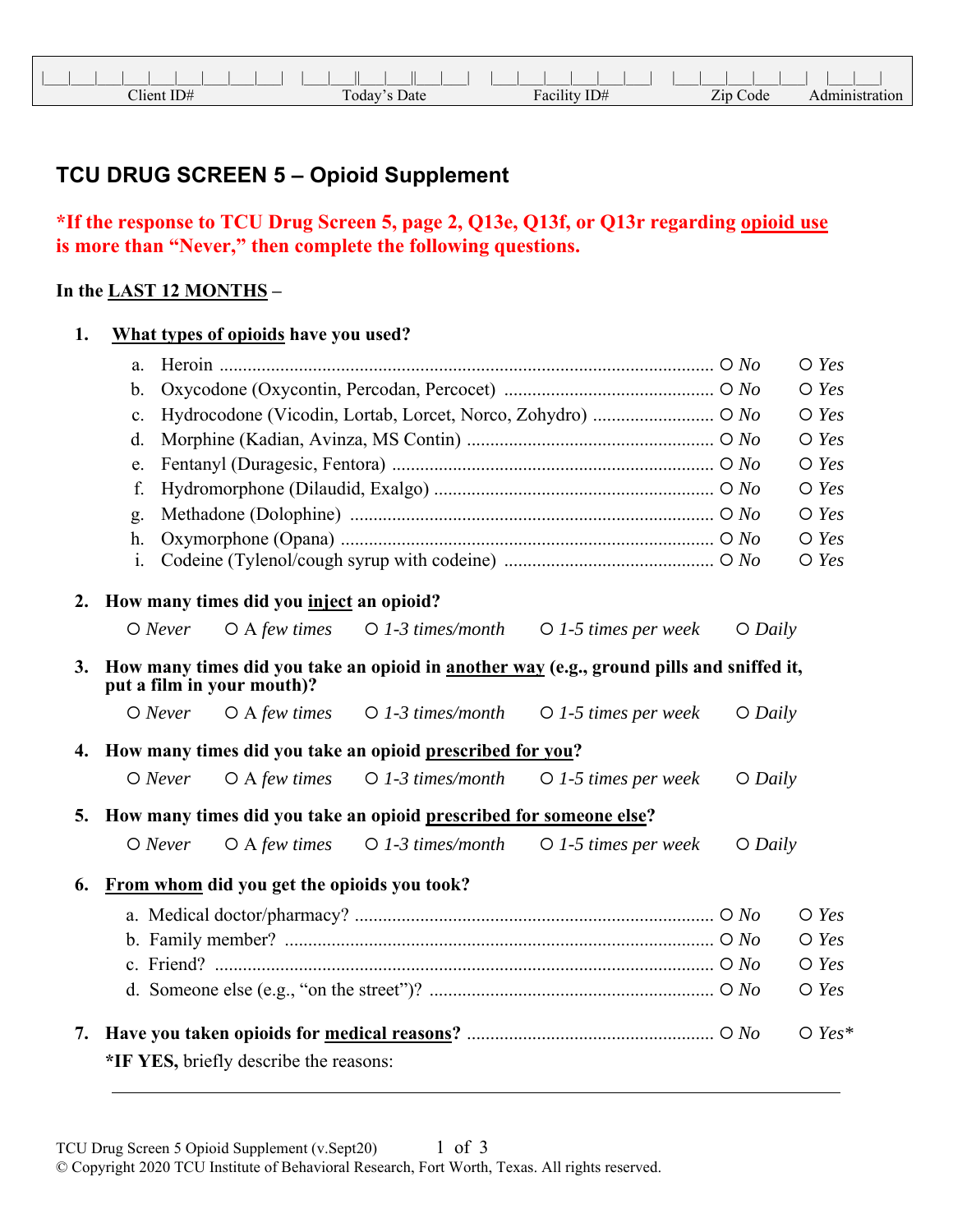|     | Client ID#            |                                               | Today's Date |                                                                                                                                                      | Facility ID#                                  | Zip Code | Administration     |
|-----|-----------------------|-----------------------------------------------|--------------|------------------------------------------------------------------------------------------------------------------------------------------------------|-----------------------------------------------|----------|--------------------|
| 8.  |                       | *IF YES, briefly describe the reasons:        |              |                                                                                                                                                      |                                               |          | $\bigcirc$ Yes*    |
| 9.  | *IF YES:              |                                               |              |                                                                                                                                                      |                                               |          | $O$ Yes*           |
|     |                       |                                               |              |                                                                                                                                                      |                                               |          | $O$ Yes*           |
|     |                       |                                               |              |                                                                                                                                                      |                                               |          | $O$ Yes*           |
|     |                       |                                               |              |                                                                                                                                                      |                                               |          | $O$ Yes*           |
|     | *IF YES, please list: |                                               |              | 10. Have you taken other medications or illegal drugs for medical reasons<br>(e.g., to treat pain)? $\overline{\phantom{a} \phantom{a} \phantom{a}}$ |                                               |          | $O$ Yes*           |
|     |                       |                                               |              | Drug/medication: Reasons for taking: 2000 Changes 2014                                                                                               |                                               |          |                    |
|     |                       |                                               |              |                                                                                                                                                      |                                               |          |                    |
|     |                       |                                               |              |                                                                                                                                                      |                                               |          |                    |
|     |                       |                                               |              | 11. Do you or someone close to you (e.g., family, friend) have access to<br>12. How many times have you EVER overdosed after taking opioids?         |                                               |          | $O$ Yes            |
|     | $O$ Never             | $O$ Once                                      | $O$ Twice    |                                                                                                                                                      | $\bigcirc$ 3 times $\bigcirc$ 4 or more times |          |                    |
| 13. |                       |                                               |              | In the last 12 months, how many times have you overdosed after taking opioids?                                                                       |                                               |          |                    |
|     | $O$ Never             | $O$ Once*                                     | $O$ Twice*   | $\bigcirc$ 3 times*                                                                                                                                  | $\bigcirc$ 4 or more times*                   |          |                    |
|     |                       | *IF MORE THAN "NEVER," in the last 12 months: |              |                                                                                                                                                      |                                               |          |                    |
|     |                       | a. What types of opioids did you use?         |              |                                                                                                                                                      |                                               |          |                    |
|     | 1.                    |                                               |              |                                                                                                                                                      |                                               |          | $\bigcirc$ Yes     |
|     | 2.                    |                                               |              |                                                                                                                                                      |                                               |          | $O$ Yes            |
|     | 3.                    |                                               |              |                                                                                                                                                      |                                               |          | $\bigcirc$ Yes     |
|     | 4.<br>5.              |                                               |              |                                                                                                                                                      |                                               |          | $O$ Yes<br>$O$ Yes |
|     | 6.                    |                                               |              |                                                                                                                                                      |                                               |          | $\bigcirc$ Yes     |
|     | 7.                    |                                               |              |                                                                                                                                                      |                                               |          | $\bigcirc$ Yes     |
|     | 8.                    |                                               |              |                                                                                                                                                      |                                               |          | $O$ Yes            |
|     | 9.                    |                                               |              |                                                                                                                                                      |                                               |          | $\bigcirc$ Yes     |